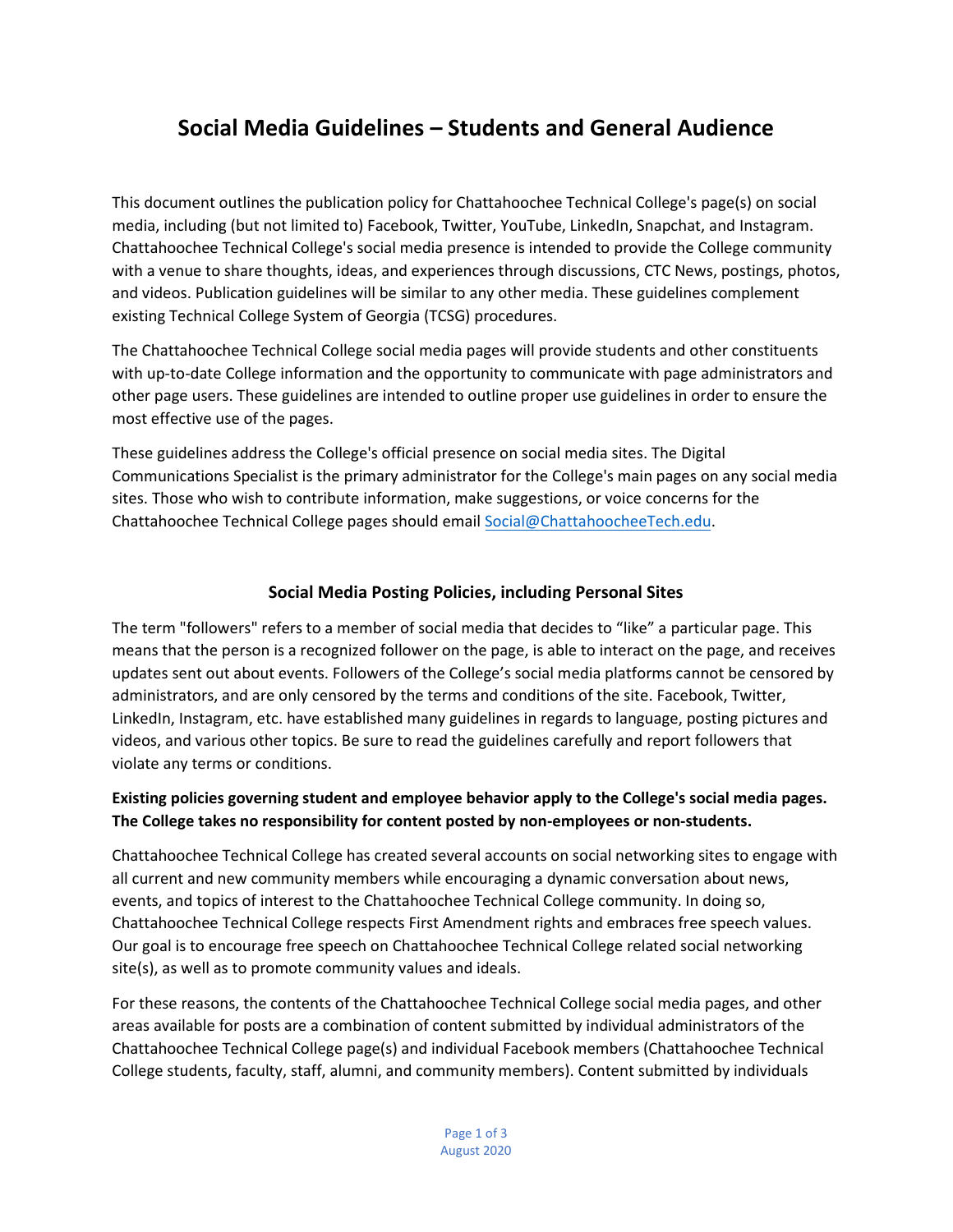does not in any way reflect the opinions or policies of the College. **No one is authorized to use the Chattahoochee Technical College name to promote any opinion, product, cause, or political candidate.**

Please be aware that all content and posts are bound by the Facebook Terms of Use Code of Conduct and the Chattahoochee Technical College Computer Use Policy. In addition, Chattahoochee Technical College reserves the right to block or remove the content of any post that violates campus policies, including but not limited to harassing, threatening, or profane language aimed at creating a hostile or intimidating environment. Content may be removed at any time without prior notice for any reason deemed to be in the College's best interest. Both in professional and institutional roles, employees and students should follow the same behavioral standards online as they would elsewhere. The same laws, professional expectations and guidelines for interacting with students, parents, alumni, donors, media and other college constituents apply online and offline. Employees and students of the school are personally liable for anything they post to social media sites.

#### **Posts Containing Photos**

These will not be accepted unless specifically requested by an authorized representative of the college for a contest or other college-related purpose. In these instances, pictures will be reviewed and will not be posted if deemed inappropriate.

# **Chattahoochee Technical College also observes the following policies**

**Comments/Wall postings**: Any comment or post deemed inappropriate by Chattahoochee Technical College administrators due to harassing or threatening language, slander or profanity will be removed from the wall without prior notice. Chattahoochee Technical College reserves the right to block posts from individuals who violate this policy. In addition, we will also remove any posts violating FERPA or the student right to confidentiality. **Employees or students who share confidential information do so at the risk of disciplinary action or termination**. Please be aware that we cannot immediately review every comment posted on the page.

Posts are to be used only for noncommercial purposes. You may not solicit funds or promote commercial entities. Do not use the Chattahoochee Technical College logo or any other college images or iconography on personal social media sites. Do not use Chattahoochee Technical College's name to promote a product, cause or political party or candidate.

# **Consult the Chattahoochee Technical College Student Catalog to report violations of the Student Code of Conduct**

A **student conduct violation** occurs when a documentable incident takes place within the bounds of one of the college's campuses, during a college-sponsored event, on social media, or while engaging in